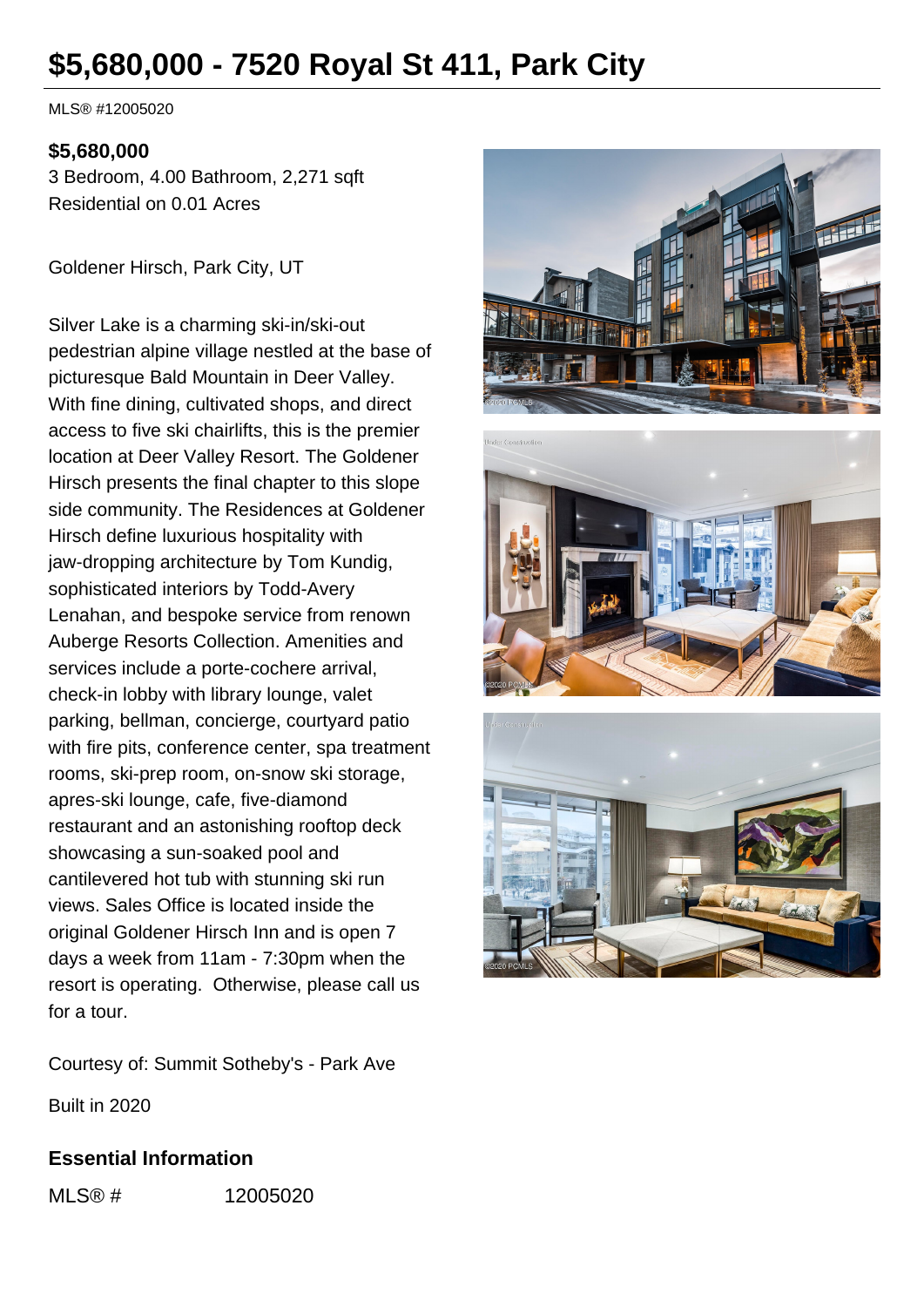| Price                 | \$5,680,000                |
|-----------------------|----------------------------|
| <b>Bedrooms</b>       | 3                          |
| <b>Bathrooms</b>      | 4.00                       |
| <b>Full Baths</b>     | 1                          |
| <b>Half Baths</b>     | 1                          |
| <b>Square Footage</b> | 2,271                      |
| Acres                 | 0.01                       |
| <b>Year Built</b>     | 2020                       |
| <b>Type</b>           | Condominium                |
| Sub-Type              | Stacked/Multi-Level        |
| <b>Style</b>          | Contemporary, Single Level |
| Status                | Active                     |

## **Community Information**

| <b>Address</b>           | 7520 Royal St 411                                                                                                             |
|--------------------------|-------------------------------------------------------------------------------------------------------------------------------|
| Area                     | 05 - Upper Deer Valley Resort                                                                                                 |
| Subdivision              | <b>Goldener Hirsch</b>                                                                                                        |
| City                     | <b>Park City</b>                                                                                                              |
| County                   | <b>Summit</b>                                                                                                                 |
| <b>State</b>             | UT                                                                                                                            |
| Zip Code                 | 84060                                                                                                                         |
| <b>Amenities</b>         |                                                                                                                               |
| Amenities                | Fitness Room, Hot Tub, Elevator, Fire Sprinklers, Onsite Management,<br>Pool, Pets Allowed w/Restrictions, Sauna, Ski Storage |
| <b>Utilities</b>         | Cable Available, Electricity Connected, High Speed Internet Available,<br>Natural Gas Connected, Phone Available              |
| <b>Parking Spaces</b>    | 1                                                                                                                             |
| Parking                  | Guest Parking, Assigned, Underground                                                                                          |
| View                     | Ski Area, Mountain(s)                                                                                                         |
| Has Pool                 | Yes                                                                                                                           |
| Pool                     | Pool                                                                                                                          |
| <b>Interior</b>          |                                                                                                                               |
| <b>Interior Features</b> | Fire Sprinklers, Furnished - Fully, Storage - Interior, Washer Hookup                                                         |
| Appliances               | Disposal, Microwave, Electric Range, Refrigerator, Washer/Dryer<br>Stacked, Dishwasher, Oven                                  |
| Heating                  | Forced Air, Natural Gas, Radiant Floor, Zoned                                                                                 |
| Cooling                  | <b>Central Air</b>                                                                                                            |